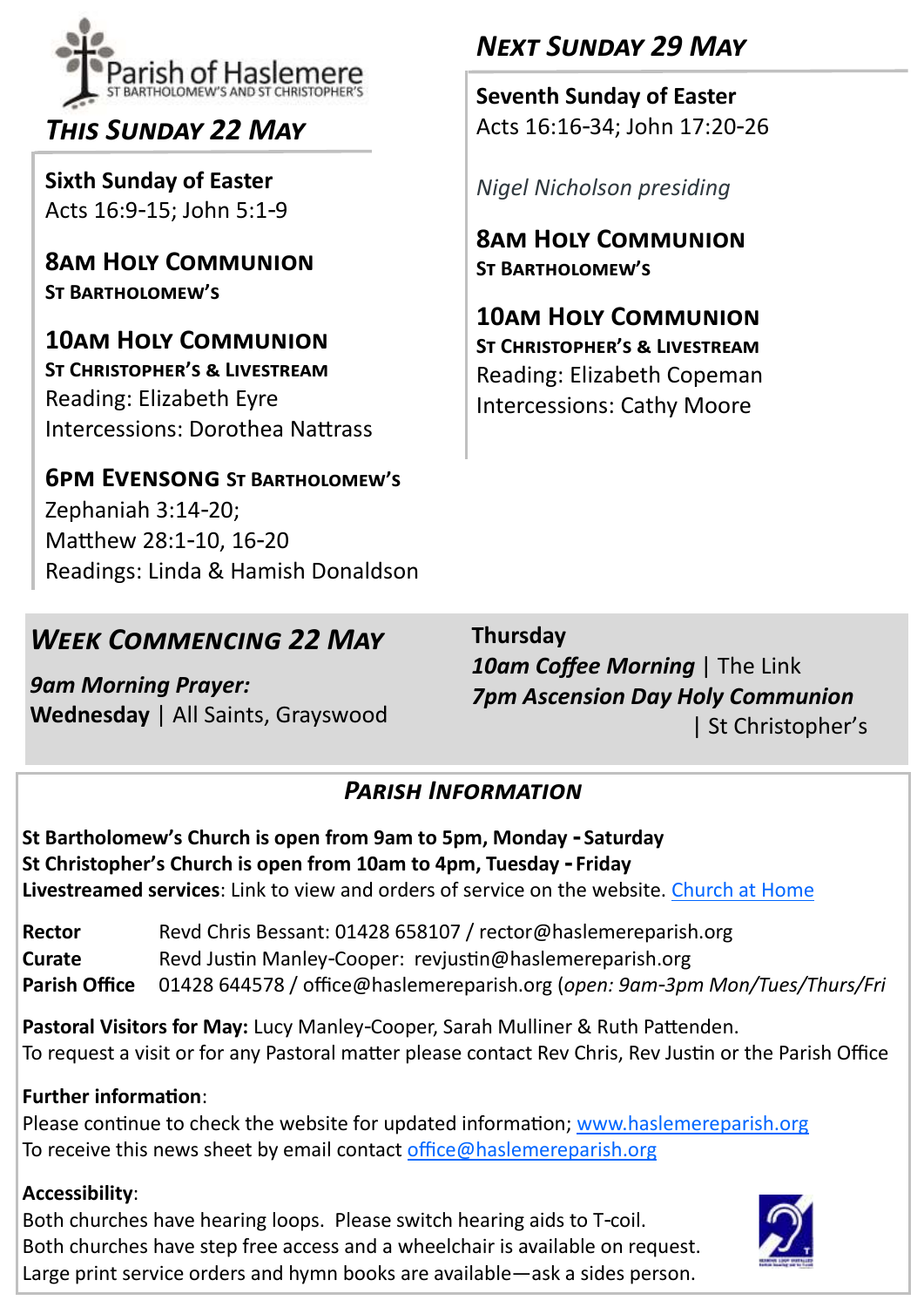## **Collect**

Risen Christ,

by the lakeside you renewed your call to your disciples:

help your Church to obey your command and draw the nations to the fire of your love,

to the glory of God the Father.

## **Acts 16:9-15**

<sup>9</sup> During the night Paul had a vision: there stood a man of Macedonia pleading with him and saying, 'Come over to Macedonia and help us.' <sup>10</sup> When he had seen the vision, we immediately tried to cross over to Macedonia, being convinced that God had called us to proclaim the good news to them.

 $11$  We set sail from Troas and took a straight course to Samothrace, the following day to Neapolis,  $^{12}$  and from there to Philippi, which is a leading city of the district of Macedonia and a Roman colony. We remained in this city for some days. <sup>13</sup> On the sabbath day we went outside the gate by the river, where we supposed there was a place of prayer; and we sat down and spoke to the women who had gathered there.  $^{14}$  A certain woman named Lydia, a worshipper of God, was listening to us; she was from the city of Thyatira and a dealer in purple cloth. The Lord opened her heart to listen eagerly to what was said by Paul.<sup>15</sup> When she and her household were baptized, she urged us, saying, 'If you have judged me to be faithful to the Lord, come and stay at my home.' And she prevailed upon us.

#### **John 5:1-9**

After this there was a festival of the Jews, and Jesus went up to Jerusalem.  $2$  Now in Jerusalem by the Sheep Gate there is a pool, called in Hebrew Beth-zatha, which has five porticoes. <sup>3</sup> In these lay many invalids—blind, lame, and paralysed. <sup>5</sup> One man was there who had been ill for thirty-eight years. <sup>6</sup> When Jesus saw him lying there and knew that he had been there a long time, he said to him, 'Do you want to be made well?' <sup>7</sup> The sick man answered him, 'Sir, I have no one to put me into the pool when the water is stirred up; and while I am making my way, someone else steps down ahead of me.' 8 Jesus said to him, 'Stand up, take your mat and walk.' <sup>9</sup> At once the man was made well, and he took up his mat and began to walk.

Now that day was a sabbath.

#### **Post Communion Prayer**

God our Father, whose Son Jesus Christ gives the water of eternal life: may we thirst for you, the spring of life and source of goodness, through him who is alive and reigns, now and for ever.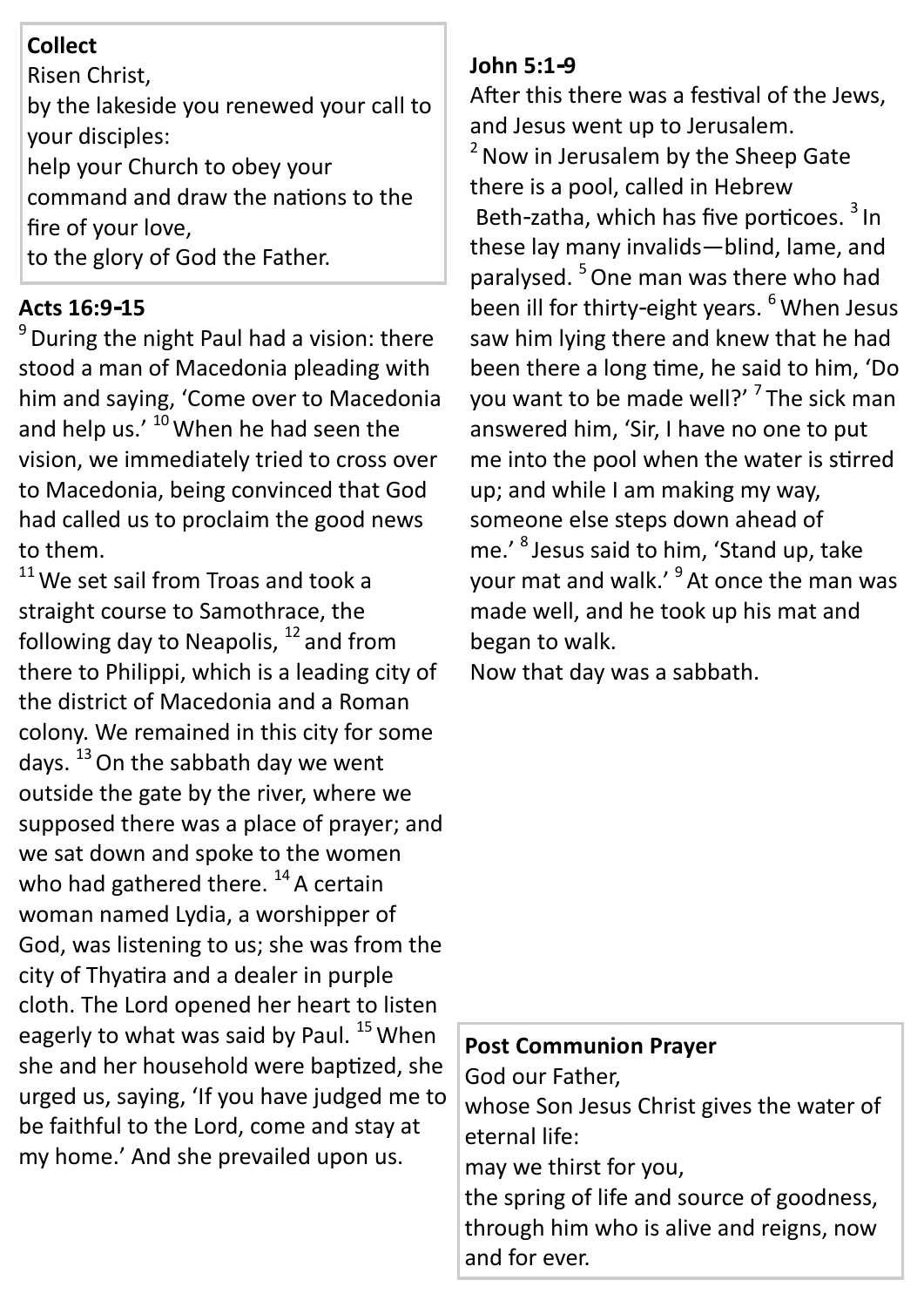## **Parish Prayers for w/c Sunday 22 May**

### **For our Local Ministry Work and Schools**

- We pray for those who are suffering due to the cost of living rise, and finding it hard to make ends meet.
- We give thanks for the food bank and those who support it with their donations or their time. We pray for generosity as the demand grows greater.
- We pray for all those involved in preparations for the Jubilee celebrations in our town and community. That this may be a time of celebration and coming together.
- We shall not forget the people of Ukraine in their plight. Even though there is little we can practically do, yet we pray and hope for peace.

**Those Sick and Suffering:** Andrew Lee, Liz Hawkins, Celia Gregory and Joan and Richard Pankhurst.

**Rest In Peace:** Derek Hambidge and Sybil Clarke.

**Upcoming Life Events:** Sunday 22 May, 12pm St Christopher's Baptism of Thomas & Lucy Will Wednesday 25 May, 2:30pm St Bart's Funeral Service for Derek Hambidge